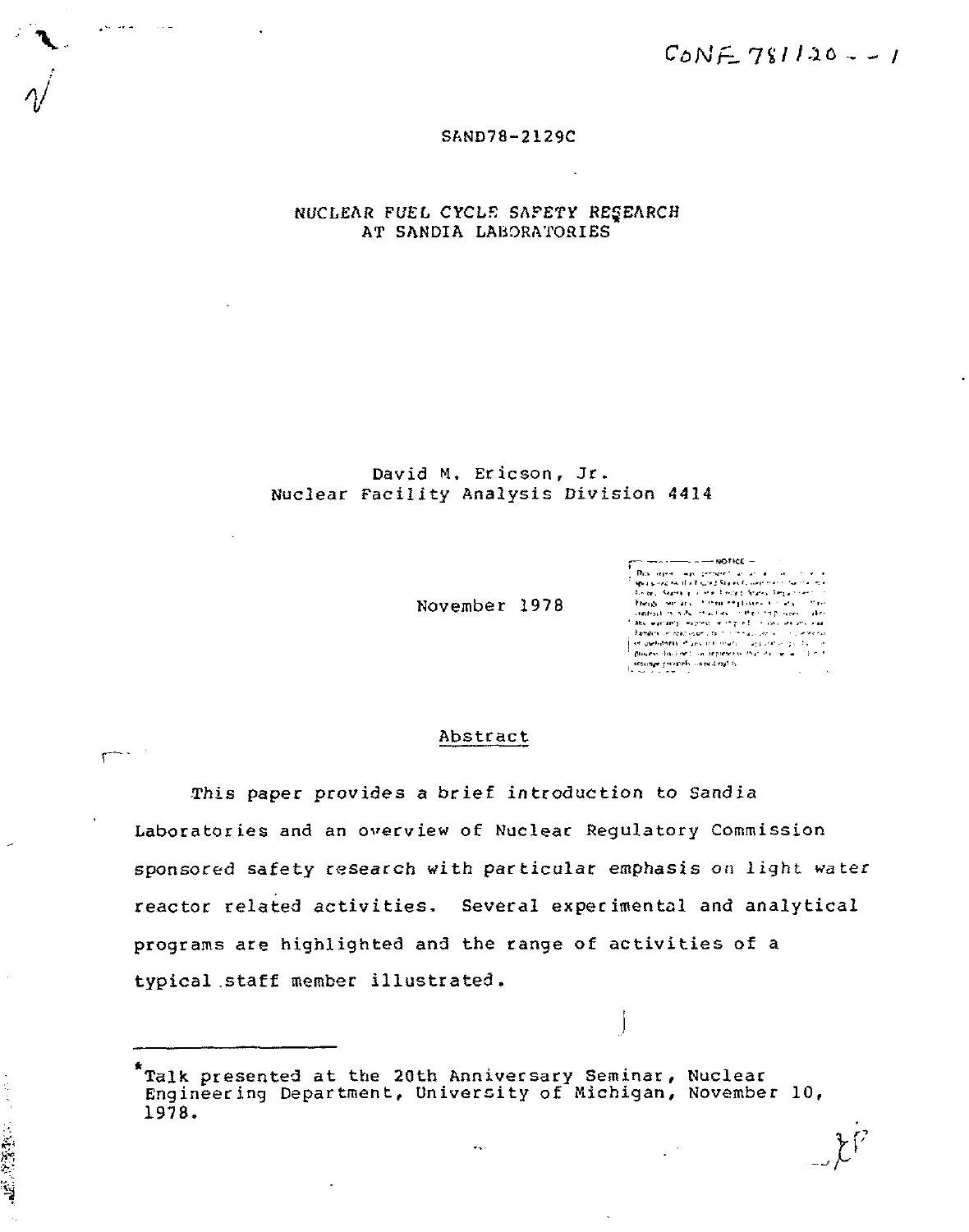It is my intent in this short discussion to provide an introduction to Sandia Laboratories and to discuss some aspects of our nuclear fuel cycle safety research. This latter topic will be limited in two distinct ways: one, I will focus on work being done for the Nuclear Regulatory Commission (NRC); and two, only those activities directed toward light water reactor (LWR) applications will be included. I will conclude with some examples of the diversified projects available to an individual staff member based upon my own exper iences.

The Sandia Laboratories are operated by Sandia Corporation, a wholly owned subsidiary of Western Electric, under a no cost, no fee contract to the Department of Energy (DOE). (VUGRAPH 1) Historically, under the old Atomic Energy Commission, the laboratories were established to support the Los Alamos Scientific Laboratory, and later the Lawrence Livermore Laboratory, with design and development of the non-nuclesr components of weapons being developed by those laboratories. This remains the primary mission of Sandia. However, with the growth of national interest in energy research, and with the creation of the Energy Research & Development Administration (EKDA) and now the DOE, we have become involved in the full spectrum of energy R&D. This includes solar (including wind), geothermal, oil shales, and nuclear (both fission and fusion). Sandia employs about 7600 persons, roughly 6500 in Albuquerque, New Mexico, and 1100 at Livermore, California. The laboratories have an annual budget in excess of \$300 million.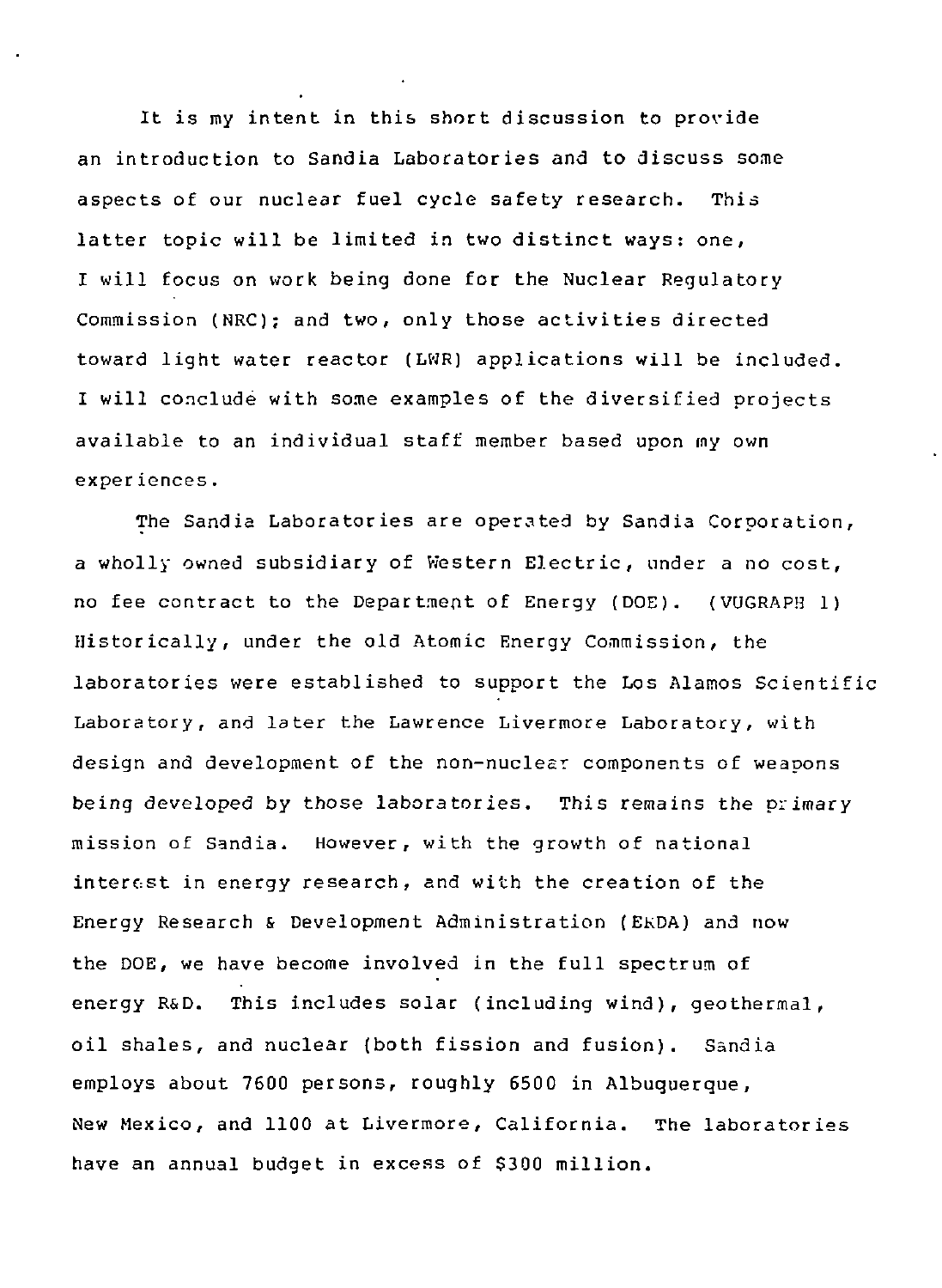As I indicated, I will confine my remarks to LWR activities and in particular, programs in support of NRC. In the legislation that created ERDA and the NRC, Congress gave the NRC the mandate to conduct such research as might be necessary to support licensing activities and to provide independent confirmation of other research. In doing this, NRC was to create no new national laboratories. As a result, NRC funds through DOE, research activities at the various laboratories: Sandia, Los Alamos, Livermore, Oak Ridge and Brookhaven. At Sandia these activities are directed by A. W. Snyder, the Director of Nuclear Fuel Cycle Programs. There are three principal areas of involvement (VUGRAPH 2). Nuclear fuel cycle safety research, advanced reactor safety research, and reactor development and applications. Briefly, the nuclear fuel cycle research (LViRs are emphasized) involves system studies, public risk studies (similar to WASH-1400, the Reactor Safety Study), safety technology evaluation (primarily in the fire protection area), phenomenology (e.g., molten fuel/concrete interactions) and methodology development. Advanced reactor safety research is exploring containment safety (i.e., the core disruptive accident in fast breeders) and the associated phenomenology. The reactor development and applications area involves the management and use of the Sandia pulse reactors in support of safety research (as well as weapon-related activities).

Let me direct your attention to several areas of LWR safety studies (VUGRAPH 3). In the molten fuel/concrete interactions program we are attempting to determine and quantify

-2-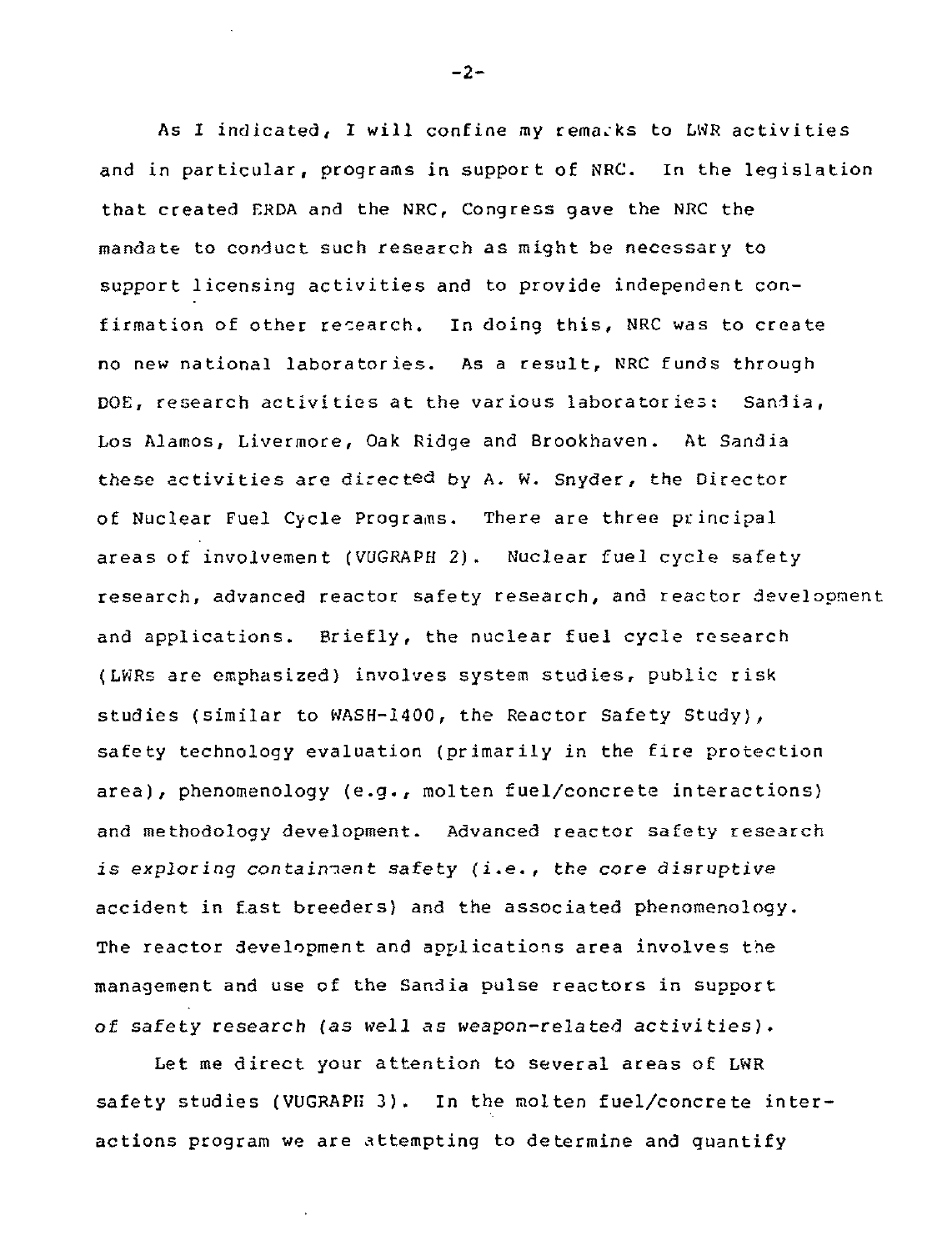the phenomena involved in these interactions which affect safety. This involves both theoretical studies and experimental programs with molten fuel simulants. We are also studying the triggering and explosivity (intensity) of vapor explosions involving molten LWR core materials and water. In the statistical analysis programs, the response surface methodology is being used to examine the propagation of uncertainties through the very complicated thermal-hydraulic codes used in loss of coolant accident (LOCA) studies. The first study well examine peak cladding temperature distributions as calculated using the code RELAP. The work may be extended to other codes and reactor types. In the area of LWR sub-cooled blowdorn loads, Sandia is evaluating various LWR vendor models used for estimating hydraulic loads on reactor-vessel internal structures resulting from pressure pulse propagation during blowdown. We have begun to develop models for the analysis of the Westinghouse Upper Head Injection Emergency Core Cooling System, which is one part of the larger question of hydraulic phenomena analysis. Finally, in this area, we are testing the applicability and accuracy of existing codes for the prediction of two-phase jet thrust and impinjement louds. We will use code calculations and test data to develop an approximate engineering model that can be used to support licensing reviews.

As I indicated earlier, some of the safety research is directed toward technology (VUGRAPH 4,. In the Qualification Test Evaluation program we are examining testing methodologies, that is, how are such tests run; LOCA source evaluation and

-3-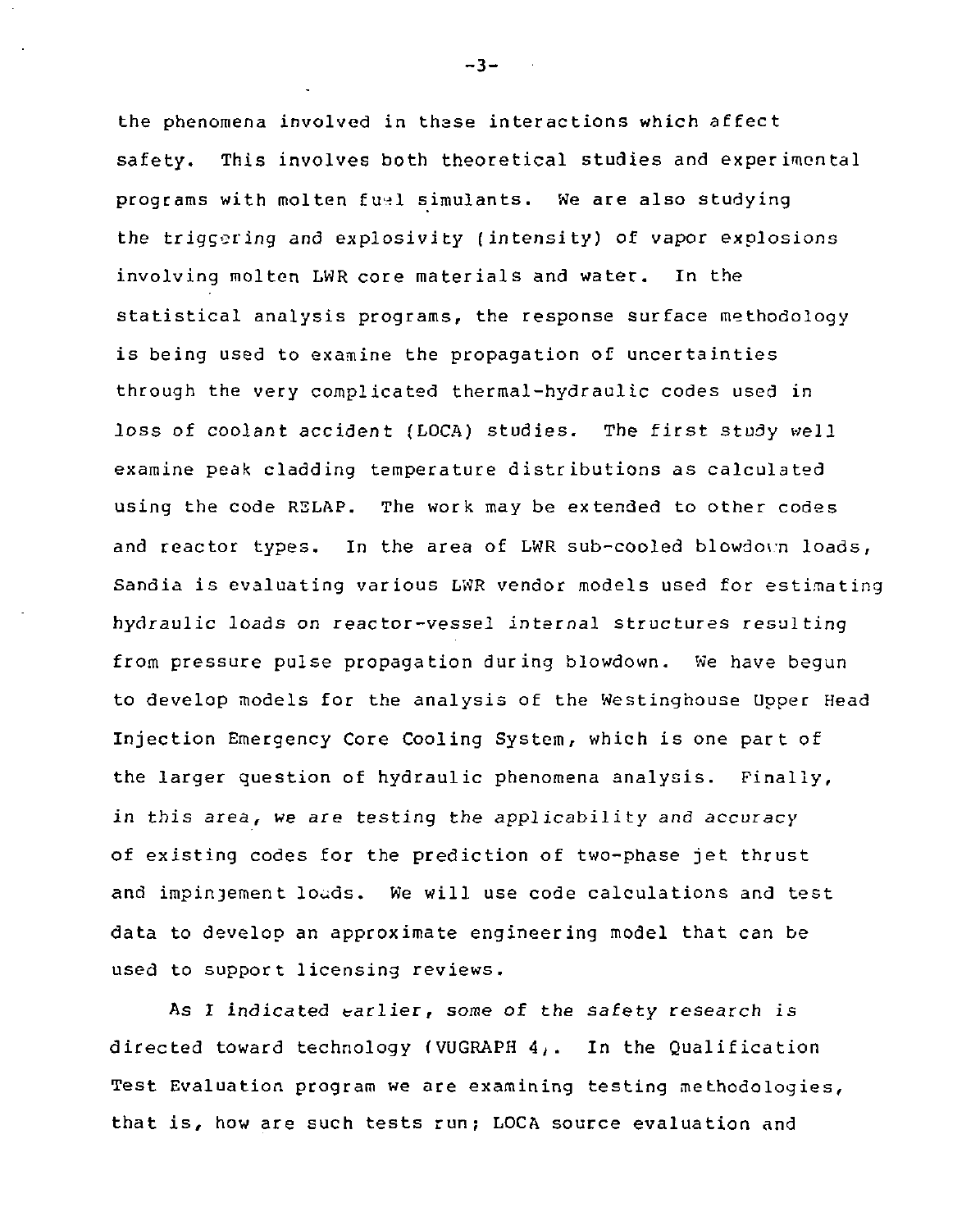simulator adequacy; and the accelerated aging models for Class IE (safety related) components. The goal is to insure that we learn what we need to know from such tests, and that indeed, components thus qualified will function as required under LOCA conditions. In the area of fire protection research we are actually evaluating fire barriers, coatings and suppression agents to establish their effectiveness. Both of these areas involve considerable experimental effort in-house and under contract. Programs are also underway to establish the capabilities of detectors (particularly as installed) and to apply fire hazard analysis techniques to selected plant areas. Although such activities may not seem to be "nuclear", they are nevertheless, an important part of safety research in LWR plants.

While the programs I've just discussed tend to deal with particular component phenomenology or technology, a broader "systems analysis" viewpoint is employed in the systems safety studies (VUGRAPH 5). Output of such studies are often in the form of value-impact (cost-benefit) assessments. For example, in the value/impact assessment, we will attempt to determine, on a risk related scale, the effectiveness of standard review plans, generic standard technical specifications and other "tools" used in the licensing review process, in reducing risk. Remember the basic goal is always to reduce the public risk from nuclear activities. This work is simply an attempt to put the emphasis in licensing on those areas which have the greatest potential for reducing risk. A similar goal exists

 $-4-$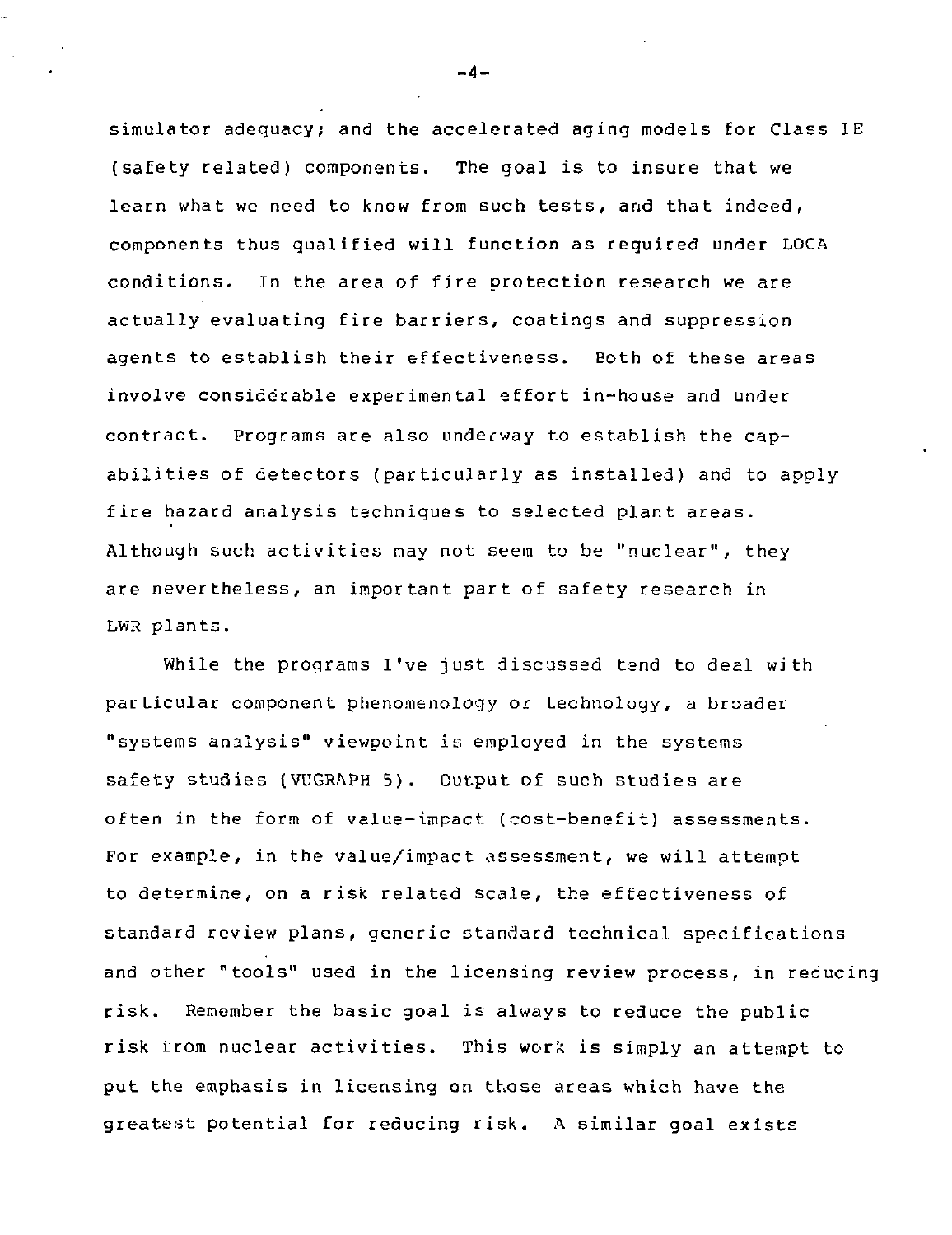for the systems interaction methodology study. Here we want to develop a review procedure which can be used to identify the interactions between plant systems that are important to public safety. Such an approach is advisable because numerous systems were developed to have specific functions; and these functions may be affected by the addition of subsequent systens without those effects being obvious. In the methodology applications effort, the techniques of the Reactor Safety Study (RSS) are being applied to identify the potential accident sequences that are the major contributors to public risk, and to do this for a representative spectrum of LWR designs. The foregoing are representative of some of the systems studies being pursued.

Risk assessment is playing an increasingly more important role in the review and licensing of nuclear facilities (VUGRAPH 6). One of our major areas of endeavor is to develop a methodology for the risk assessment of high level waste disposal activites and the application of the methodology to a reference waste disposal facility. This is a challenging task because of the complexity of geologic formations and the sparsity of data about them. The RSS consequence model has been used in numerous studies, but it has received some criticism for the way some consequences are estimated. Therefore, another effort is directed toward the extension, improvement and analysis of the consequence model and its various data bases which should improve its utility and acceptance. In a related area we are exploring the effect of liquid pathways on RSS consequence calculations. The goal is to establish the degree of radiation exposure to the population

-5-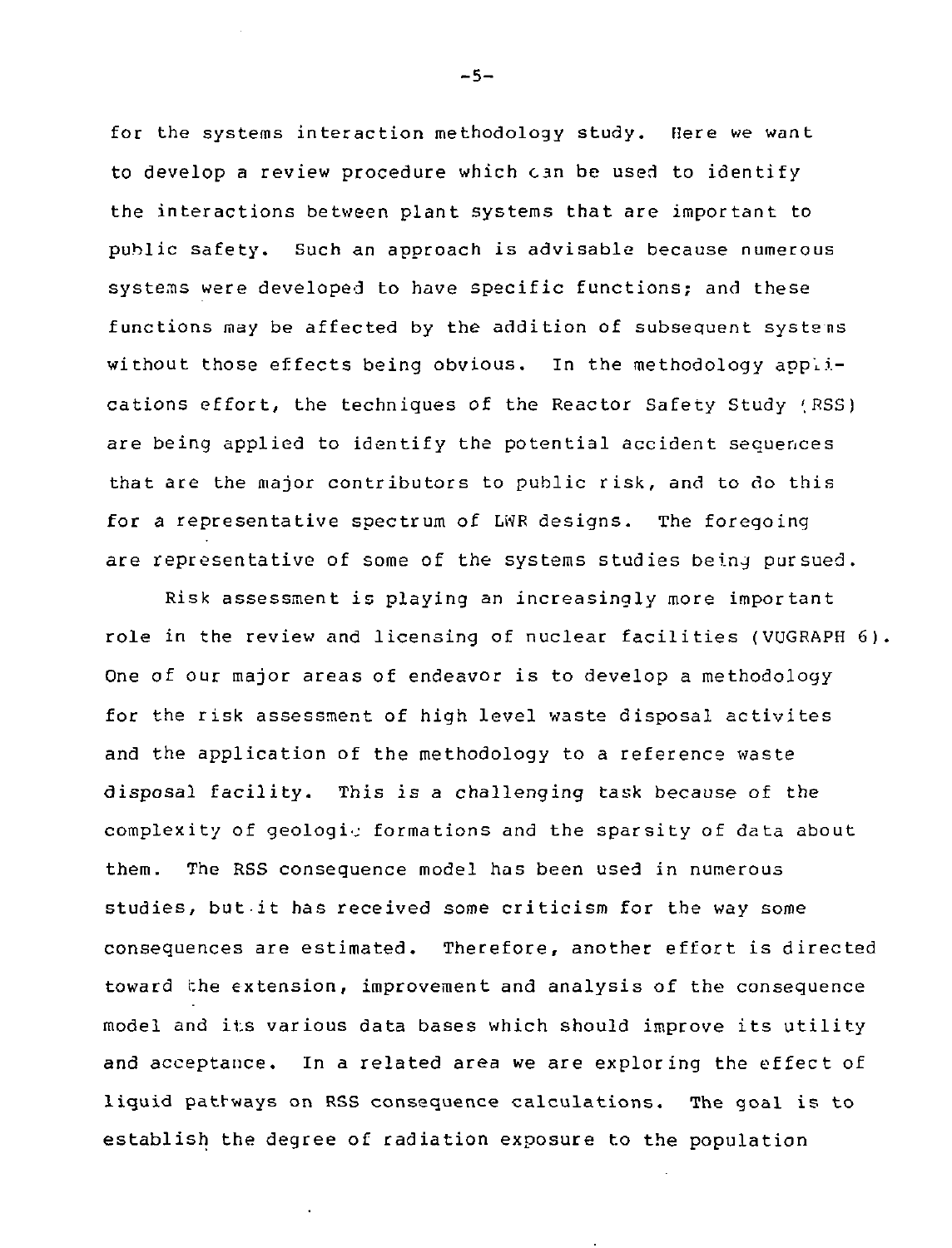from those accident sequences in which some or all of the LWR core melts through the containment vessel. The original RSS model dealt with atmospheric releases. The interest in risk assessment has also led to the development of a program to examine the utility of the RSS consequence model code (CRAC) for site selection studies. Sandia has been active in studies related to risk in the transport of radioactive materials (the recent crash tests of spent fuel casks and the development of accident resistant containers for plutonium have received national attention). The most recent effort involves the development of a generic environmental assessment of the possible radiologic, non-radioloqic end economic impacts on densely populated urban areas that might result from the transportation of radioactive material to and through such an area. Future activities may be directed toward assessing the risk from depleted, abandoned mines, mill tailings, shallow land burial sites and waste treatment facilities (solidification, interim storage, compaction, etc.).

The increasing concern over the past several years about the security of nuclear fuel cycle facilities has led to the development of various techniques to analyze such facilities (VUGRAPH 7). In our facility characterization work we are applying the techniques of fault tree analysis (originally developed for reliability studies) to the problem of safeguards and protection against sabotage. Fault trees are constructed in which the top or undesired event is a radioactive release in excess of the limits in the Code of Federal Regulations.

-6-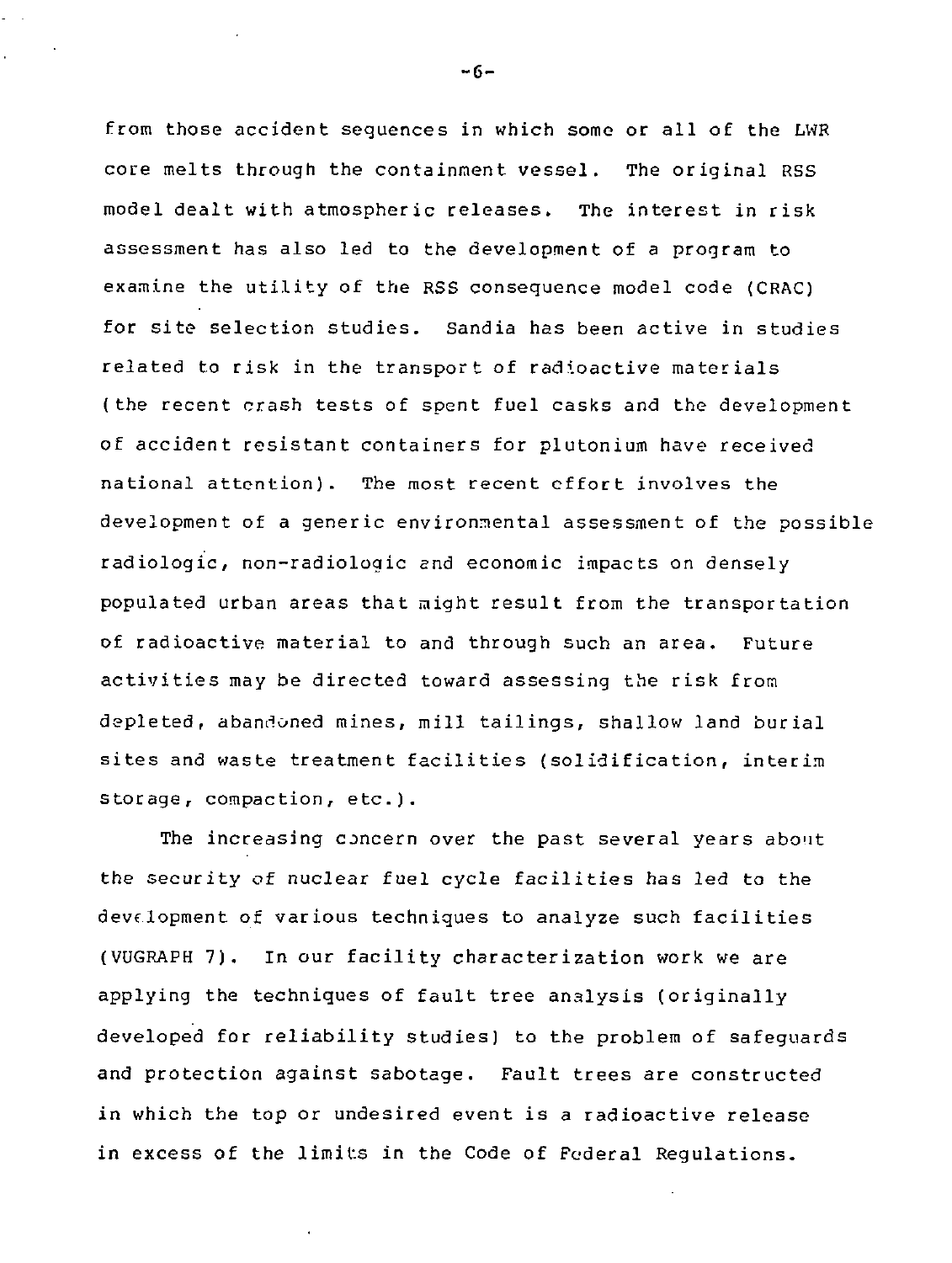Then the plant systems are systematically analyzed to establish the basic events or actions which, if unchecked, can lead to such a release. Coupled with this event analysis is a vital area analysis which locates and defines those areas within the plant where the basic events can be made to occur. Our goal is to create a generic approach which can readily be used by licensees and the NRC to examine specific plants. (This characterization is also a key element in the safeguards methodology development work I'll discuss later.) The recommendations of earlier studies on sabotage at LWR plants have led to a program to estimate the potential value of variations in plant design and damage control measures in providing protection against sabotage at commercial plants, and to establish the impact of such measures on plant costs, operations and safety. To do this, we are starting with a plant that exemplifies the current state-of-the-art in design ?.nd then exploring modification or additions to it. This program involves electric utility companies; reactor-vendors and architect-engineering firms as well as the Sandia staff. There are two additional engineering programs that bear on safety and safeguards. Recent studies suggest that controlled venting of containments may be a way to avoid catastrophic failures from overpressures in the event of a LOCA. We will conduct engineering studies of various vented-filtered containment concepts to define system design requirements and then perform a value-impact analysis of the concepts. Another continuing concern is effective, reliable shutdown heat removal from LWR plants. In this study we will

-7-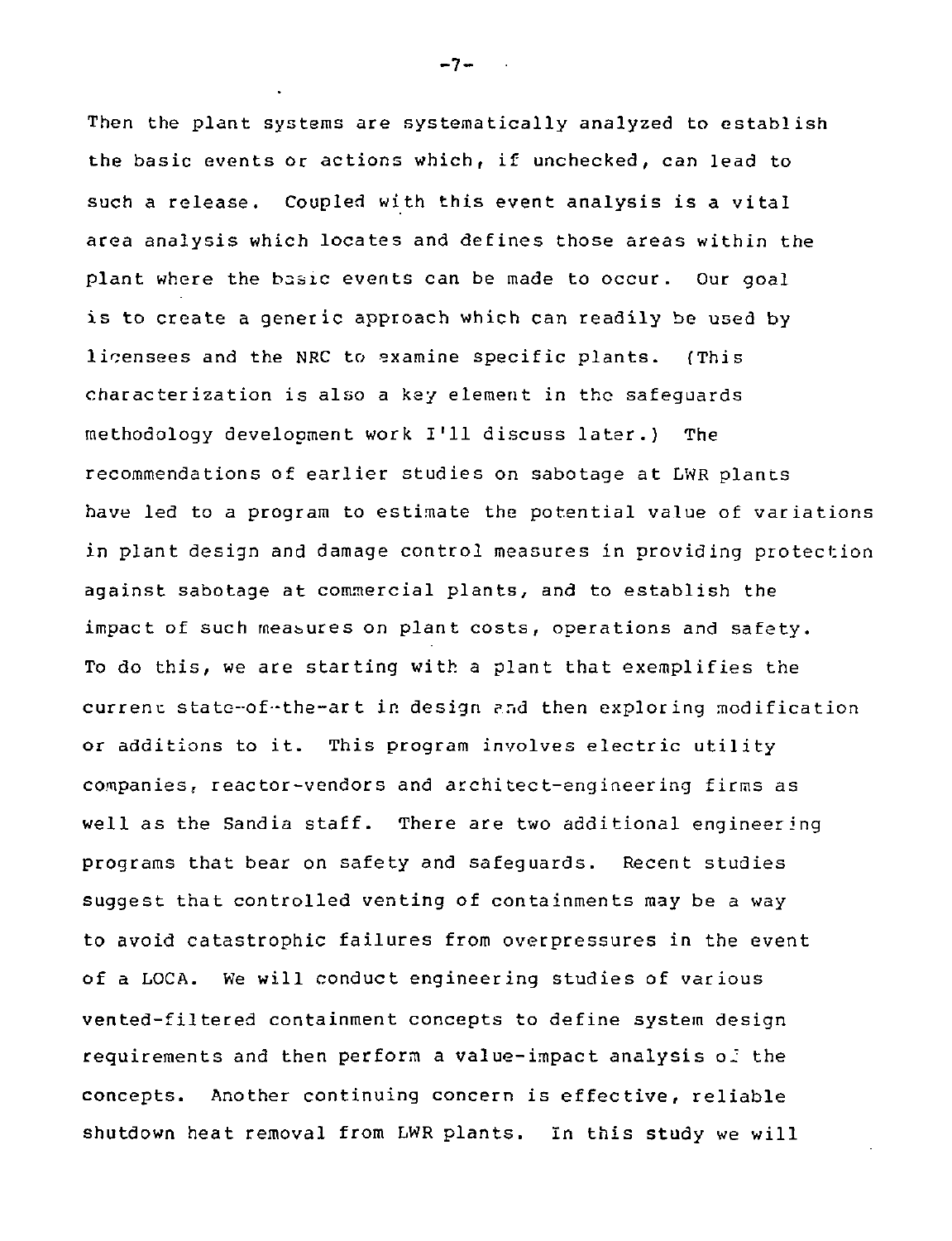perform a value-impact comparison of various schemes for decay heat removal to provide a technical base for regulatory actions. This effort is coordinated with the plant design work since the techniques selected to insure decay heat removal will also have an effect on security considerations. All of these studies require a thorough understanding of LWR plants and how they operate because the emphasis is on practical solutions.

The growth of concern over security has also fostered a need for methods, short of staged intrusions, to evaluate security systems at LWR plants (VUGRAPH 8). Our endeavors here involve providing guidance for physical protection system design, primarily "tools" the licensees can use as they develop systems, and the associated evaluative tools for the NRC staff. In this program the application of utility theory to such evaluations is being examined. A very broad development of evaluation methodology for physical protection systems is also underway. In this area we are looking at the interactions of such items as intcuder detection, delays from physical barriers, guard responses, plant layout, etc. The program has already produced techniques for evaluation with a wide range of sophistication. EASI (Estimate of Adversary Sequence Interruption) using analytical techniques and estimates of performance parameters can be run on programmable hand calculators. At the other end of the spectrum is SAFE (Safeguards Automated Facility Evaluation) . This technique uses the detailed facility characterization described earlier coupled with path finding algorithms to establish possible adversary paths. These paths are assumed to be traversed by the adversaries

-8-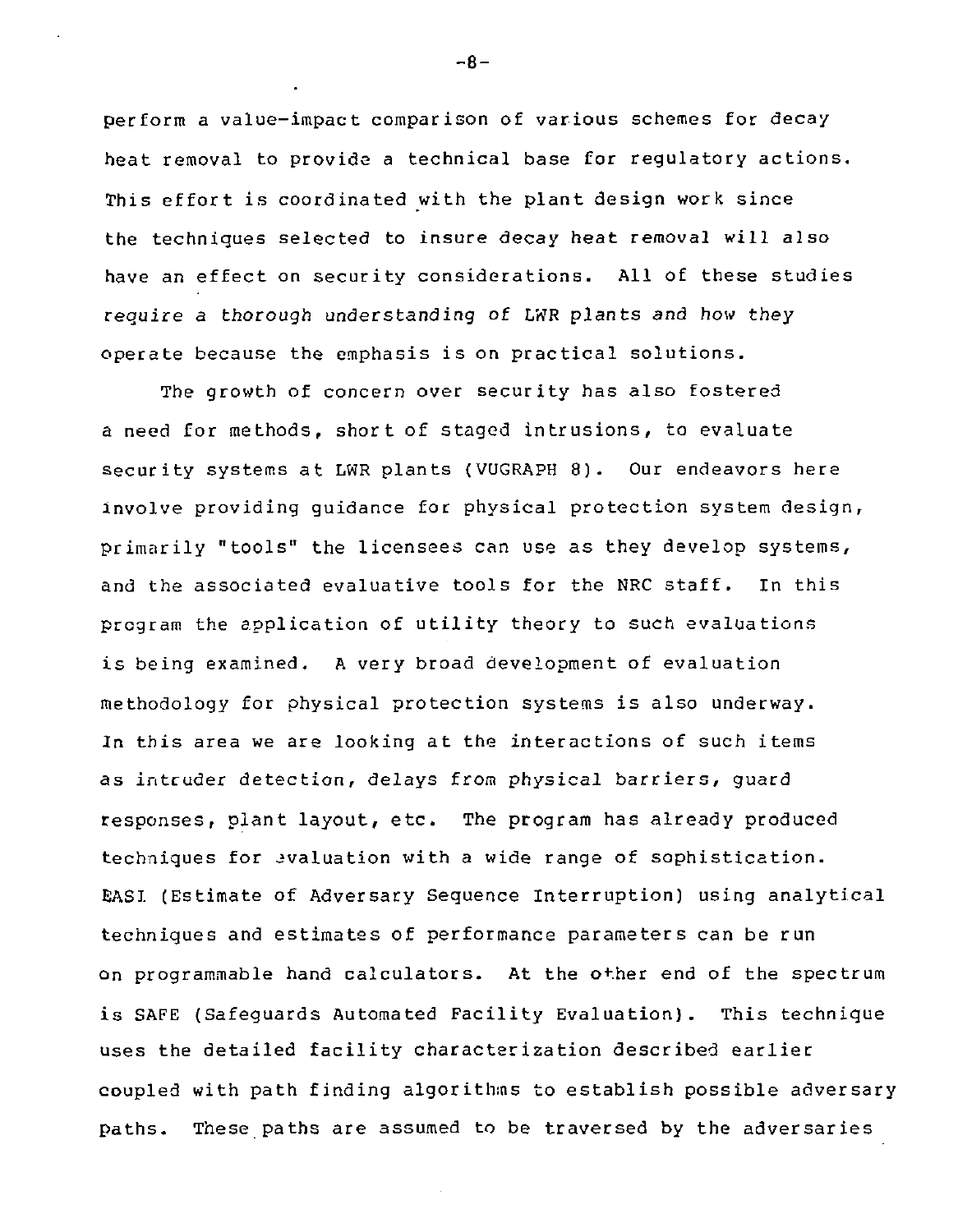and the interactions between the adversaries and the physical protection system are followed. This includes engagement models to specifically explore quard-intruder interactions. Sufficient trials are run to generate statistically meaningful estimates of the probability of interrupting any particular sequence. This does not provide an absolute measure of safequards effectiveness, but it does identify those characteristics of the physical protection system most important to protection of the facility. The methodologies are more advanced for fixed facilities, but parallel effort are underway for evaluating physical security of material in transit. Again, there will be a spectrum of tools emerging, some will require little input but will permit a wide range of options to be explored quickly. Others will enable the analyst to include considerable detail about all components of the transport system and adversary force and examine the interactions.

At this point I would like to indicate the variety of activities with which individual staff members are involved. Let me do this by just touching on my own activities over the past  $2-l/2$  years (VUGRAPH 9). Many state and local governmental officials have asked "what kind of reactor accident should we plan for; what can we expect if one does occur?" A joint NRC-EPA Task Force report addresses quidance in that area. In support of that quidance, we used the RSS consequence model to characterize the off-site consequences of a range of possible Class Nine accidents at typical Nuclear Power Plants (NPP). This characterization includes predictions of down-wind doses for bone marrow,

 $-9 -$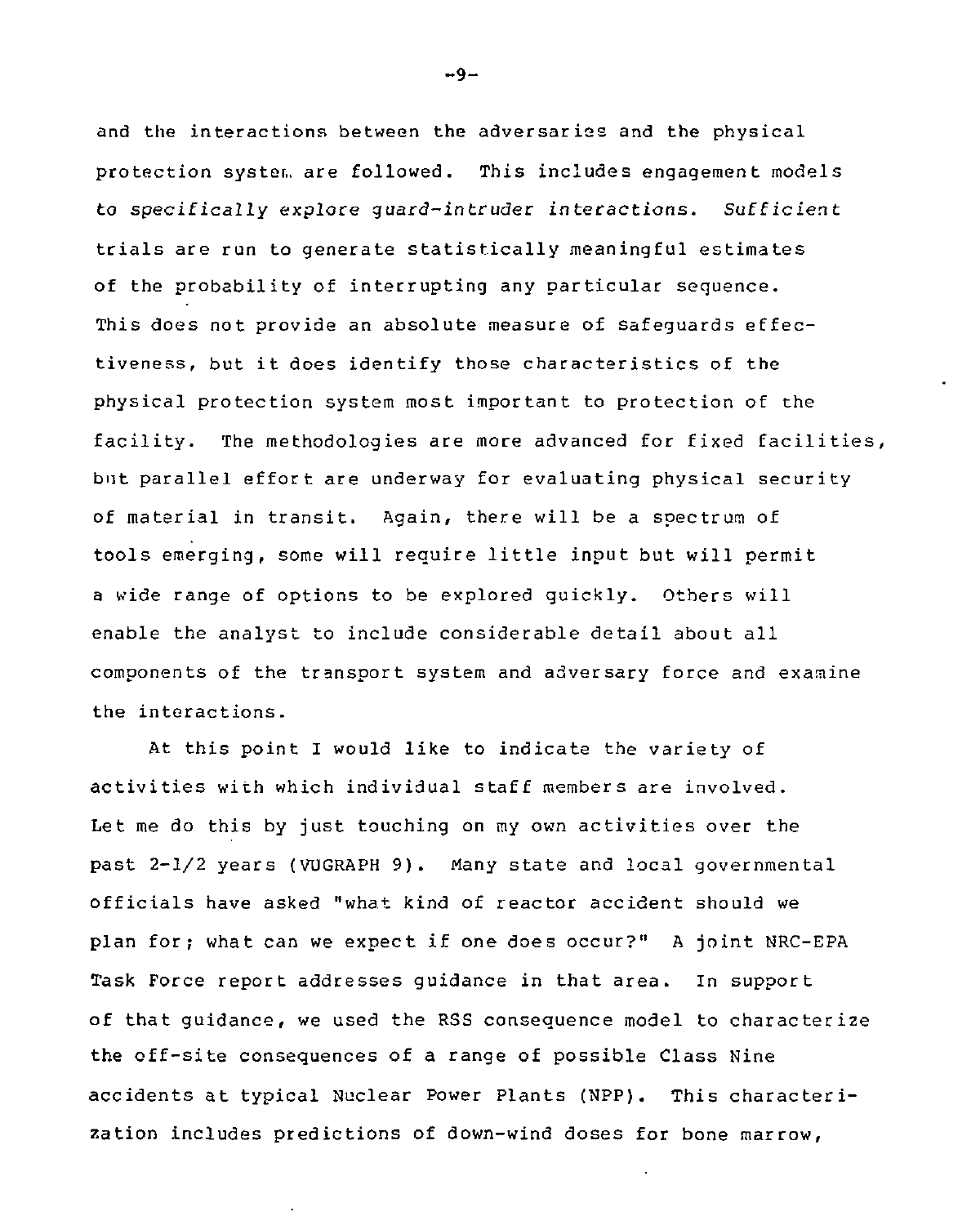thyroid and lung, as well as airborne and surface activity concentrations. These descriptions are designed to be used as technical support for emergency response exercise planning and drills.

In the safeguards assessment and design effort we coupled the plant characterization, path analysis and simulation modeling of physical security for the first time and demonstrated how they might be employed to affect security system design.

I mentioned earlier the risk assessment of the transport of radioactive materials in urban areas. As a special part of that study, we explored the possible ways an adversary might attempt to harm the public by releasing material. Based upon these analyses, we estimated the possible consequences, in terms of potential early fatalities, illnesses and latent cancer fatalities, of sabotage events. The results may lead to additional studies, including experiments, to better define the potential radioactive source terms for the consequence modeling calculations.

As some of you are aware, the NRC has recently taken steps to place rasident inspectors at LWR plants. A question thac we have addressed for the NRC is "what independent inspections and tests could and should NRC inspectors conduct to adequately verify that safety related equipment would function as required if called upon?" This required that we look at all the systems (safety and security) and their impact upon public risk. This is another example of the kinds of broad systems studies in which we are involved.

-10-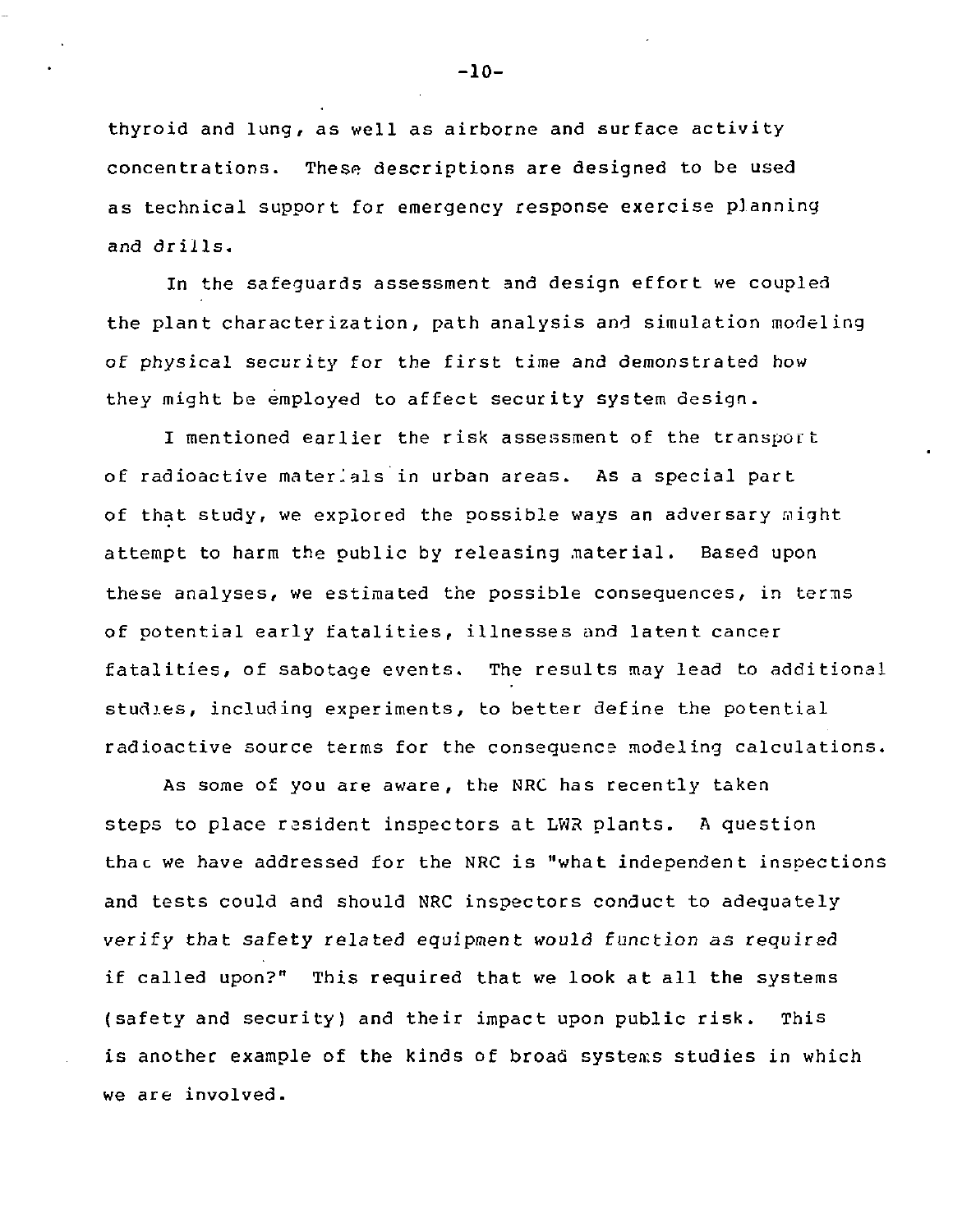Finally, I am now deeply involved in the plent design work I described earlier. As you see, I've been privileged to be involved in a fairly broad spectrum cf activities, which, though related, provided a diversity of problems and challenges.

In conclusion (VUGRAPH 10), let me summarize some areas of the research functions in which Pandia staff members are involved. The relationship of these areas to the research I've discussed is fairly obvious. There is a spectrum which ranges from detailed phenomenological modeling (both physical and biological) to the integration of such models into a systems analysis. I would be glad to discuss any questions you might have, either here or privately, later-on. Thank you.

-11-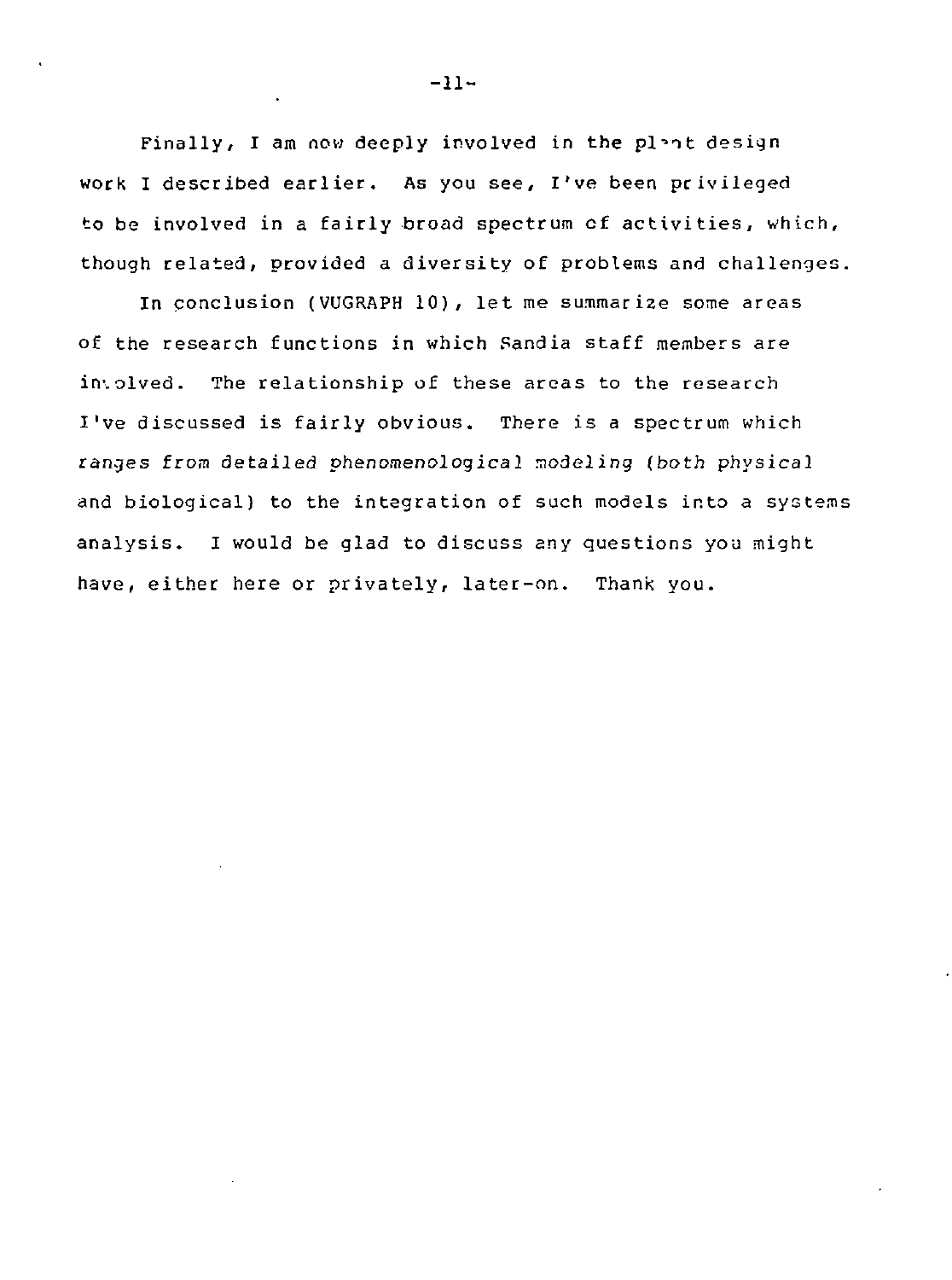# $\sim$ SANDIA LABORATORIES

- OPERATED BY SANDIA CORPuRVTION SUBSIDIARY OF WESTERN ELECTRIC
- **PRIME CONTRACTOR TO DEPARTMENT OF ENERGY**
- **NON-NUCLEAR COMPONENTS FOR WEAPONS**
- **FULL RANGE OF ENERGY RESEARCH**
- $\bullet$  >7000 EMPLOYEES; BUDGET > \$300 MILLION/YR.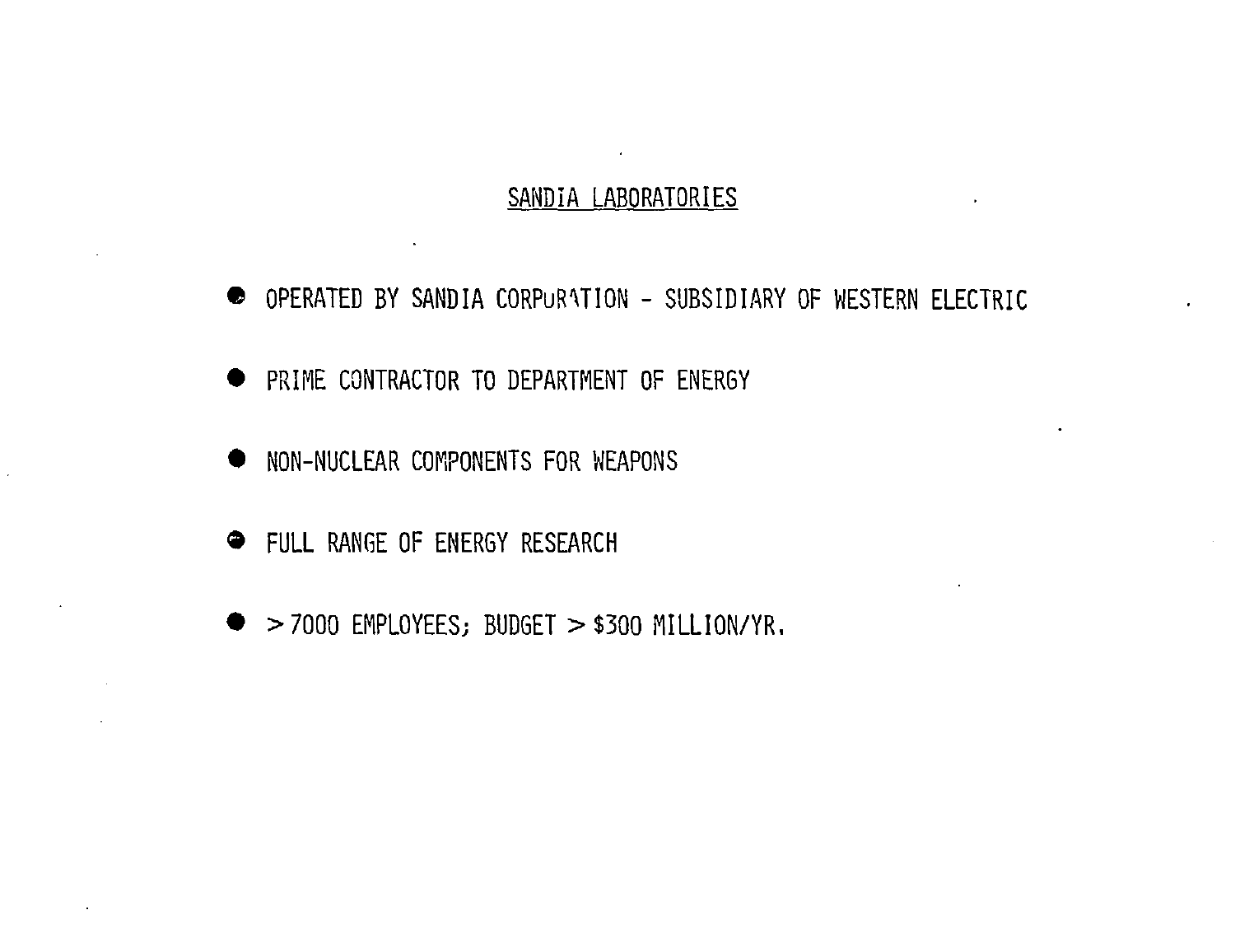#### NUCLEAR FUEL CYCLF PROGRAMS

DIRECTOR, A, W. SNYDER

**• NUCLEAR FUEL CYCLE SAFETY RESEARCH** 

LWR SAFETY RESEARCH SYSTEM SAFETY RISK ANALYSIS FACILITY ANALYSIS SAFEGUARDS METHODOLOGY

**• ADVANCED REACTOR SAFETY RESEARCH** 

REACTOR CONTAINMENT SAFETY STUDIES RADIATION PHYSICS AND REACTOR SAFETY ADVANCED FACTOR SAFETY ANALYSES AND PHYSICS

**• REACTOR DEVELOPMENT AND APPLICATIONS** 

APPLICATIONS DESIGN AND DEVELOPMENT ISOTOPES AND HOT CELLS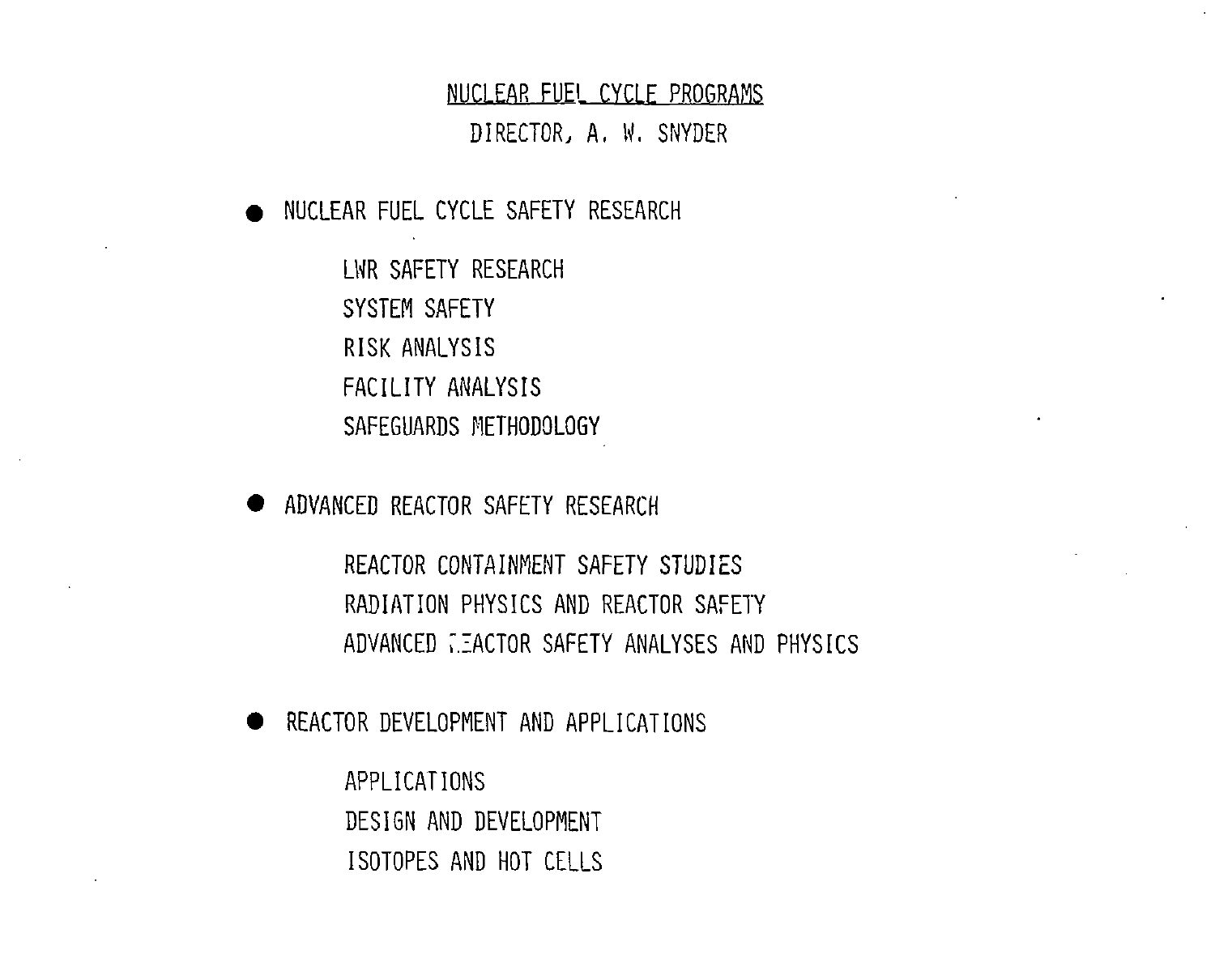$\sim 10$ 

 $\ddot{\phantom{1}}$ 

 $\bullet$ 

• • REACTOR SAFETY STUDIES - I

 $\sim$ 

MOLTEN FUEL/CONCRETE INTERACTIONS VAPOR EXPLOSIONS STATISTICAL ANALYSIS OF LOCA SUB-COOLED BLOWDOWN LOADS UPPER HEAD INJECTION TWO PHASE JET LOADS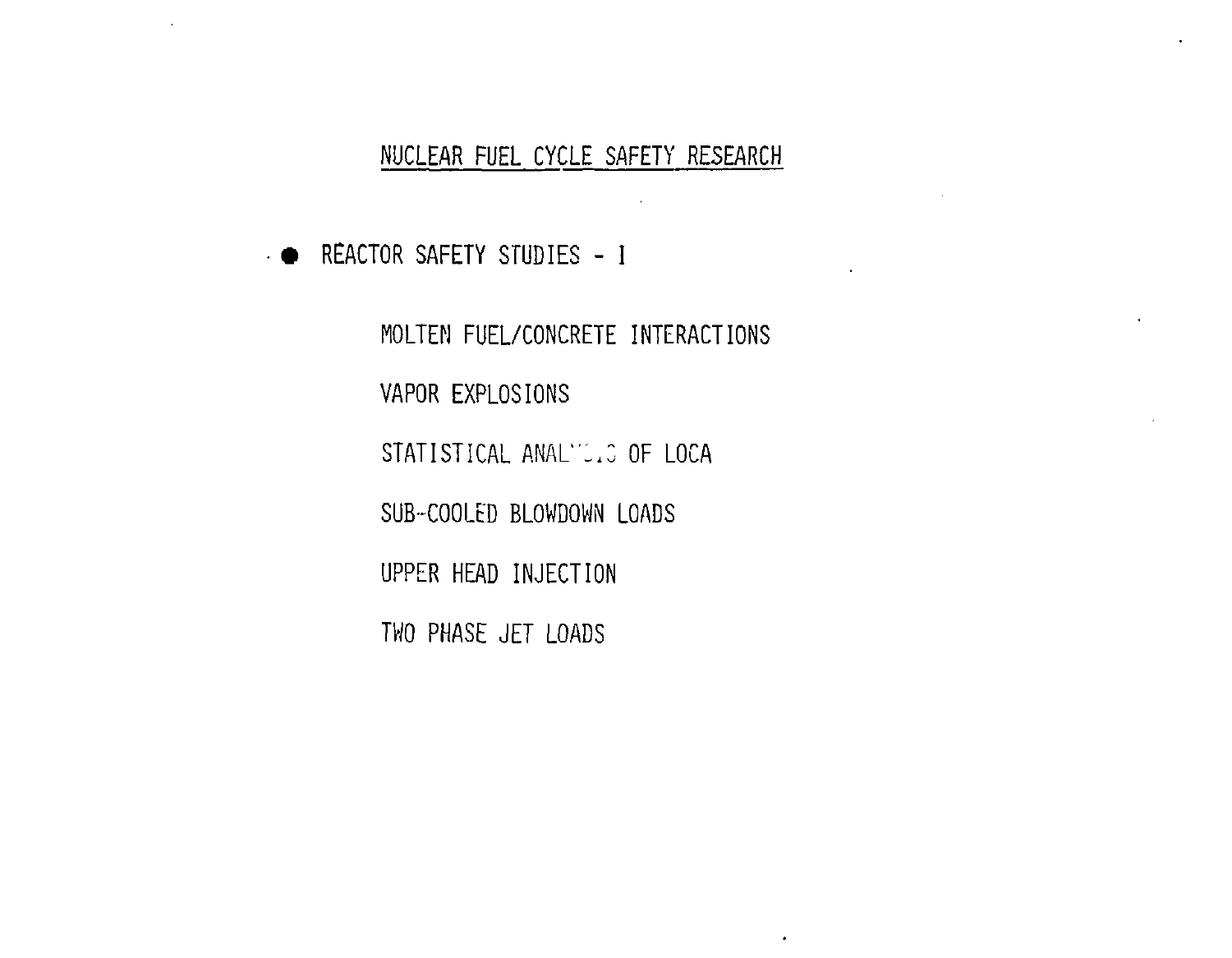**• REACTOR SAFETY STUDIES - 11** 

graduate the state

 $\ddot{\phantom{0}}$ 

QUALIFICATION TEST EVALUATION FIRE PROTECTION RESEARCH FIRE DETECTORS IN-SITU TEST FIRE HAZARD ANALYSIS

 $\cdot$ 

 $\mathbf{r}$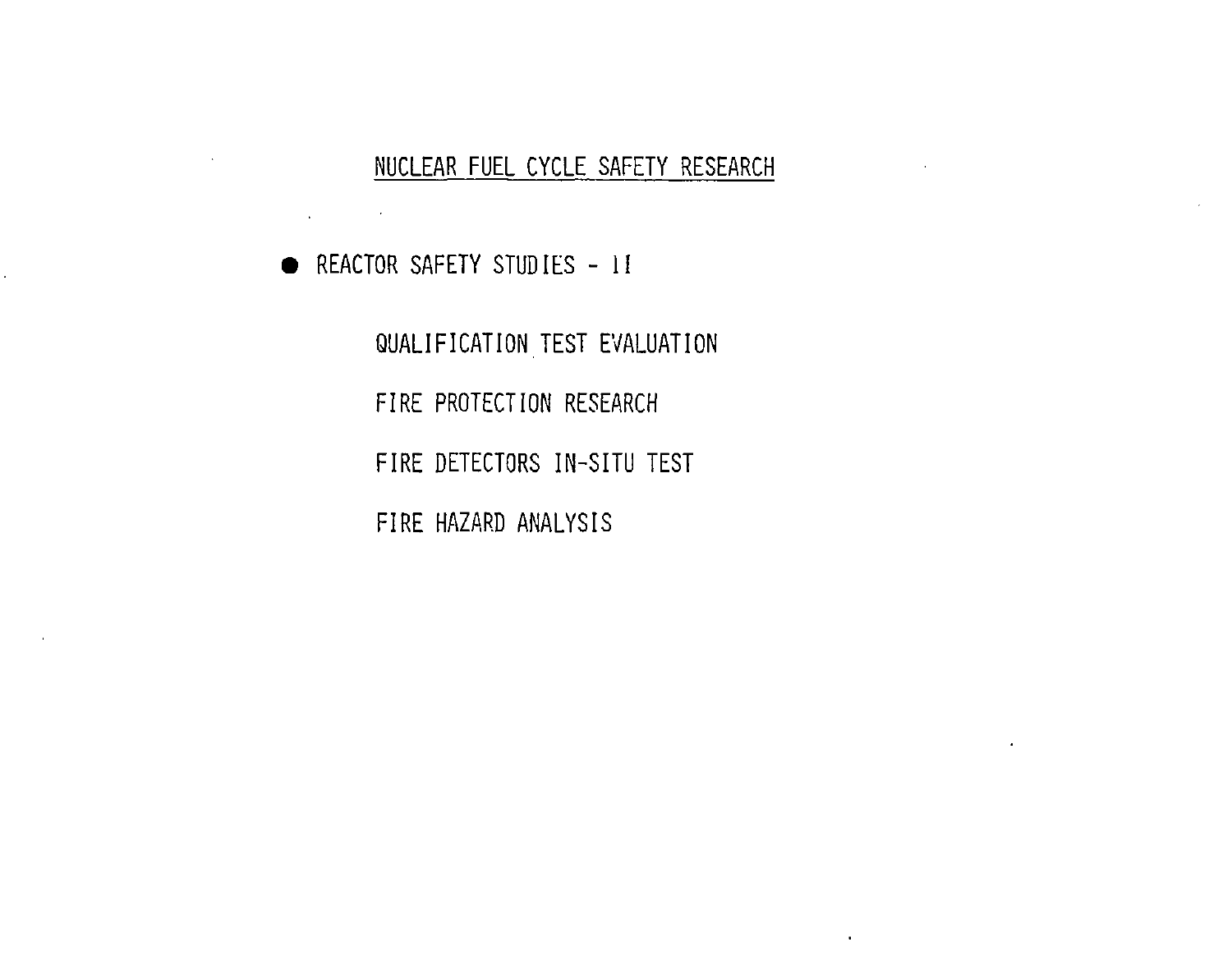**• NUCLEAR FUEL CYCLE SYSTEMS SAFETY** 

VALUE/IMPACT ASSESSMENT OF REGULATORY REVIEW SYSTEMS INTERACTION/METHODOLOGY APPLICATION RSS METHODOLOGY APPLICATIONS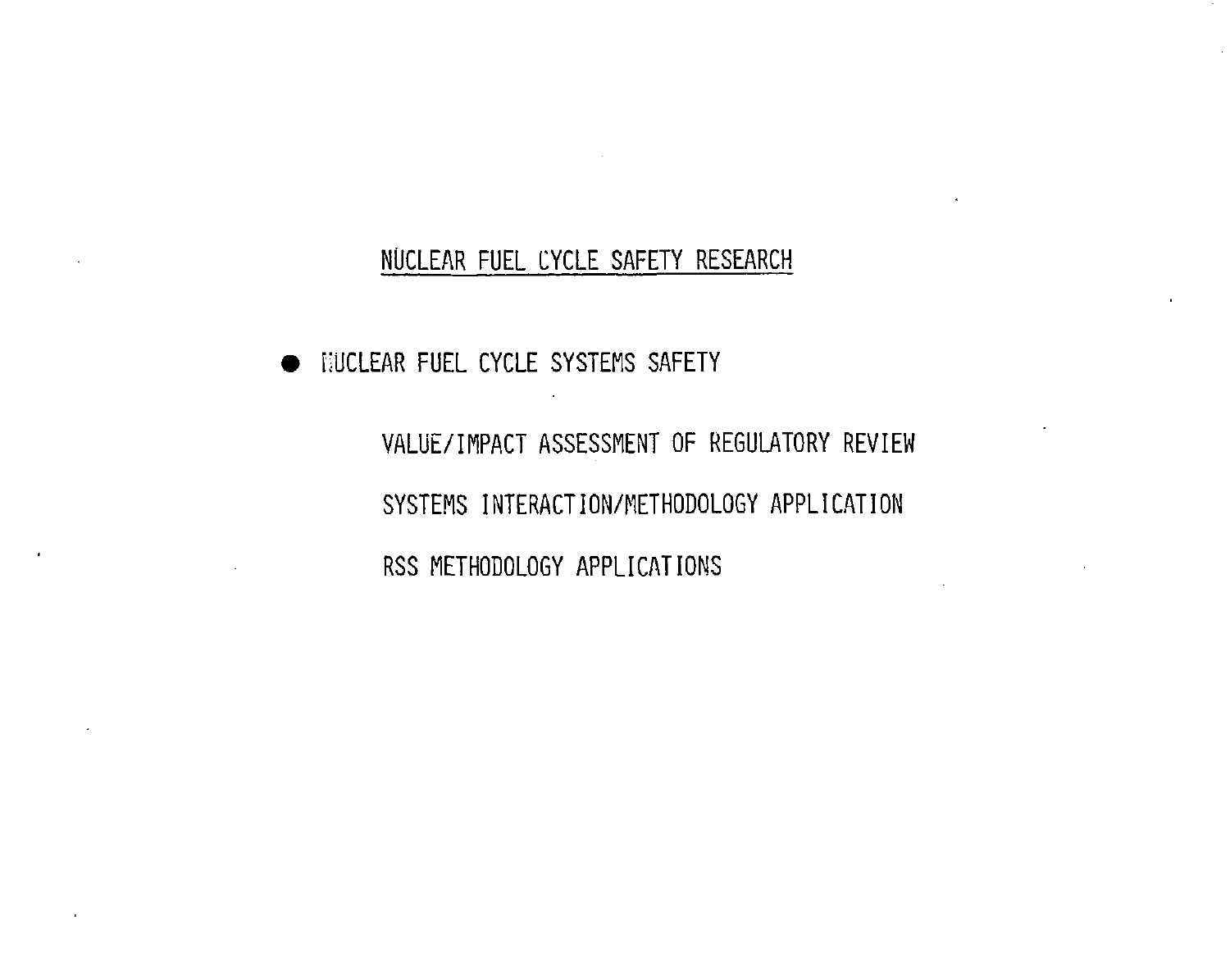$\sim 100$ 

• NUCLEAR FUEL CYCLE RISK ANALYSIS

 $\sim$ 

WASTE DISPOSAL RISK METHODOLOGY

CONSEQUENCE MODELING

LIQUID PATHWAYS

APPLICATIONS OF CRAC TO SITING

TRANSPORTATION OF RADIOACTIVE MATERIALS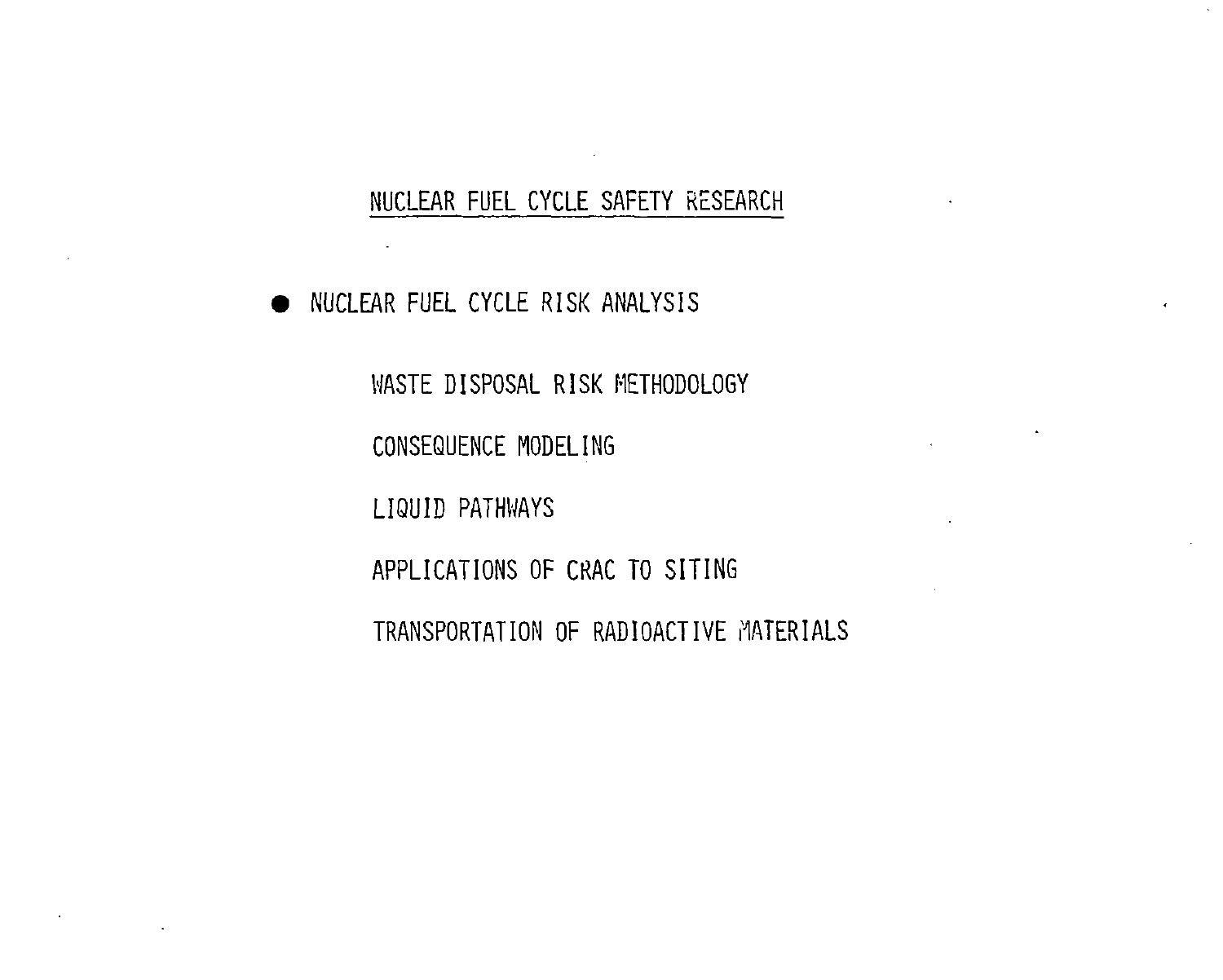• NUCLEAR FACILITY ANALYSIS

 $\sim$ 

NUCLEAR FUEL CYCLE FACILITY CHARACTERIZATION NUCLEAR POWER PLANT DESIGN CONCEPTS FOR SABOTAGE PROTECTION VENTED-FILTERED CONTAINMENT CONCEPTUAL DESIGNS ALTERNATE SHUTDOWN HEAT REMOVAL CONCEPTS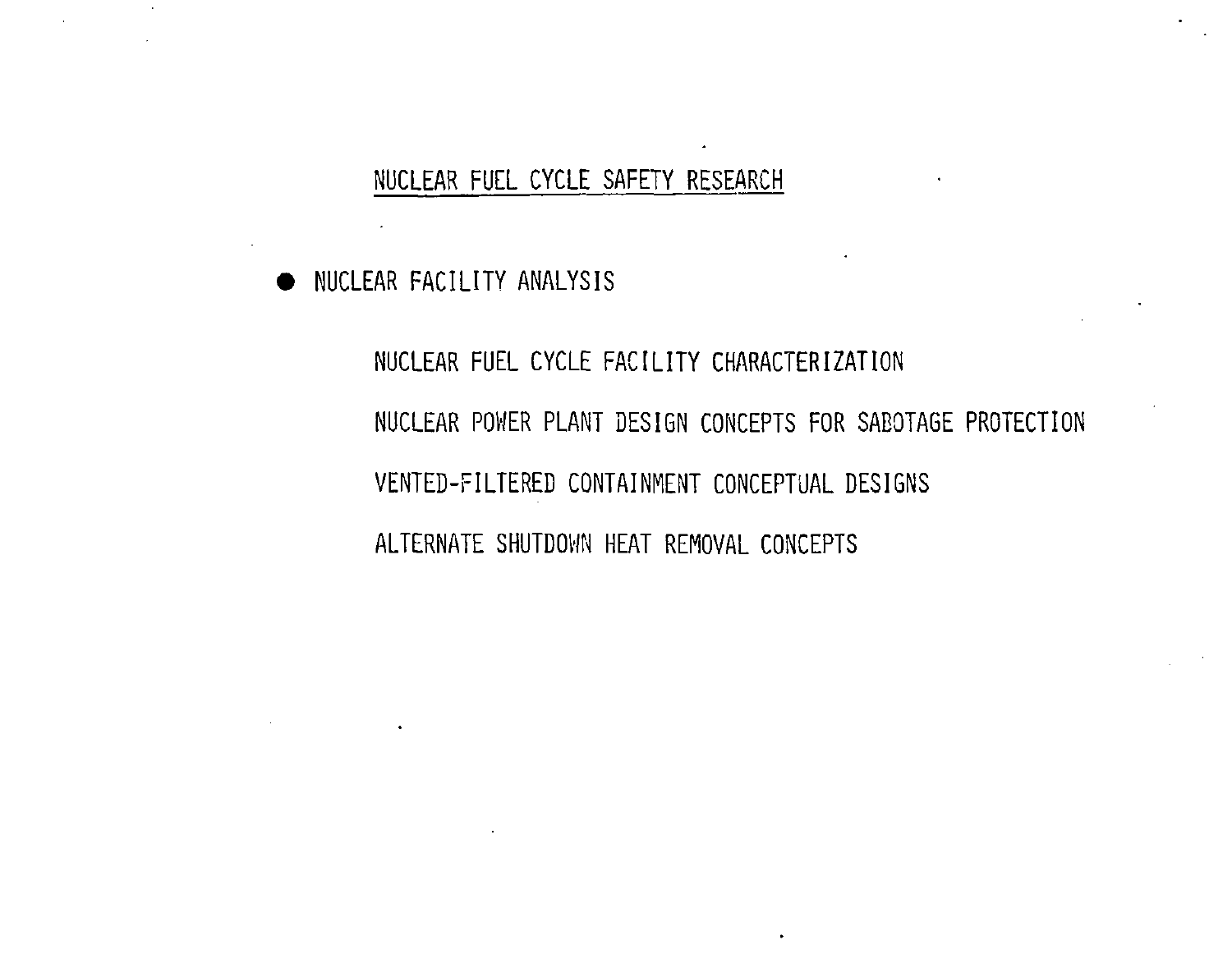**• SAFEGUARDS METHODOLOGY DEVELOPMENT** 

GUIDANCE FOR PHYSICAL PROTECTION SYSTEM DESIGN PHYSICAL PROTECTION OF NUCLEAR FACILITIES PHYSICAL PROTECTION OF MATERIAL IN TRANSIT

 $\ddot{\phantom{a}}$ 

 $\blacksquare$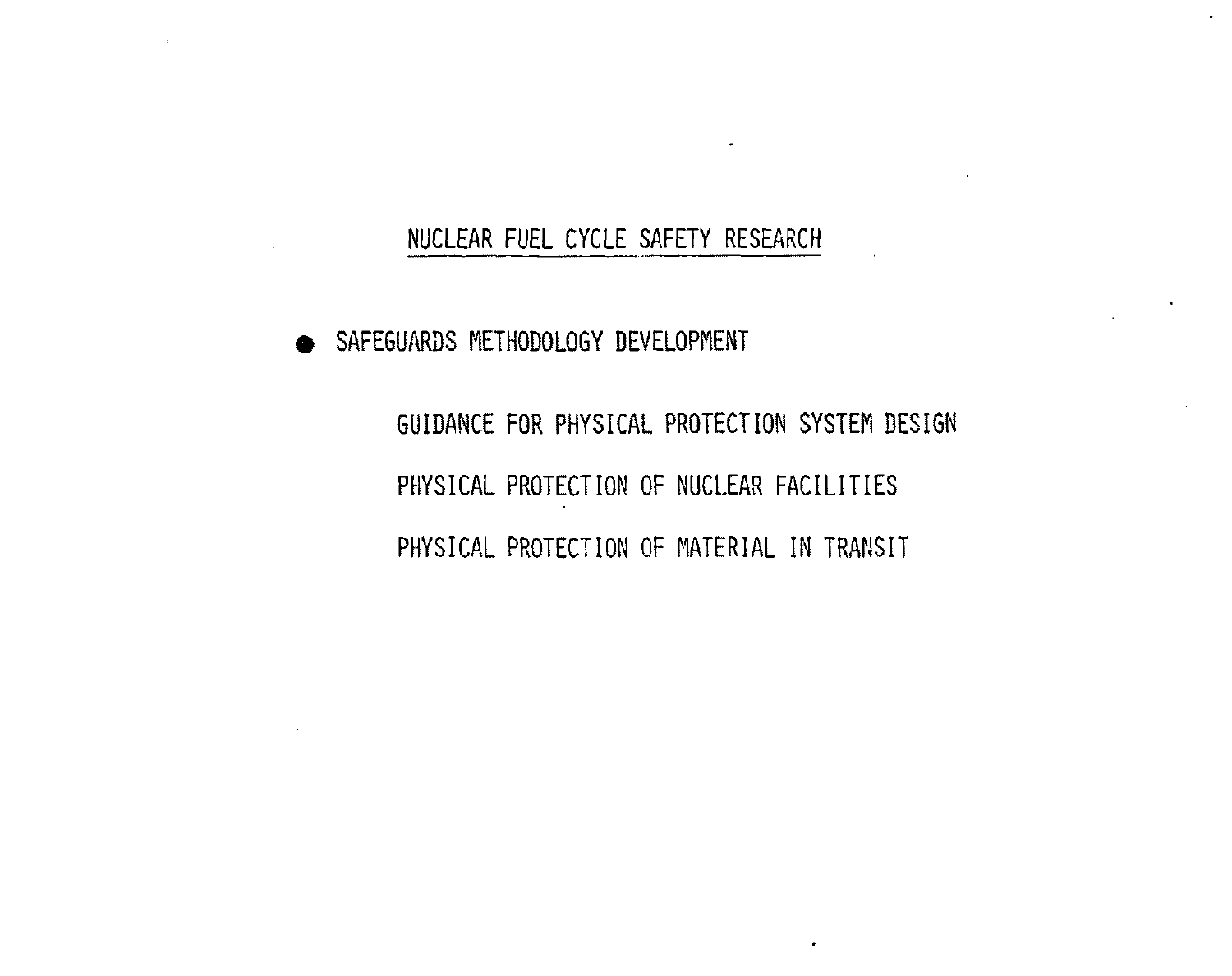## EXAMPLE OF DIVERSE INVOLVEMENT OF STAFF

 $\lambda$ 

- **EMERGENCY RESPONSE**
- **REACTOR SAFEGUARDS SYSTEM ASSESSMENT AND DESIGN**
- **TRANSPORT OF RADIOACTIVE MATERIALS**
- **INDEPENDENT VERIFICATION STUDY**
- **PLANT DESIGN FOR SABOTAGE PROTECTION**